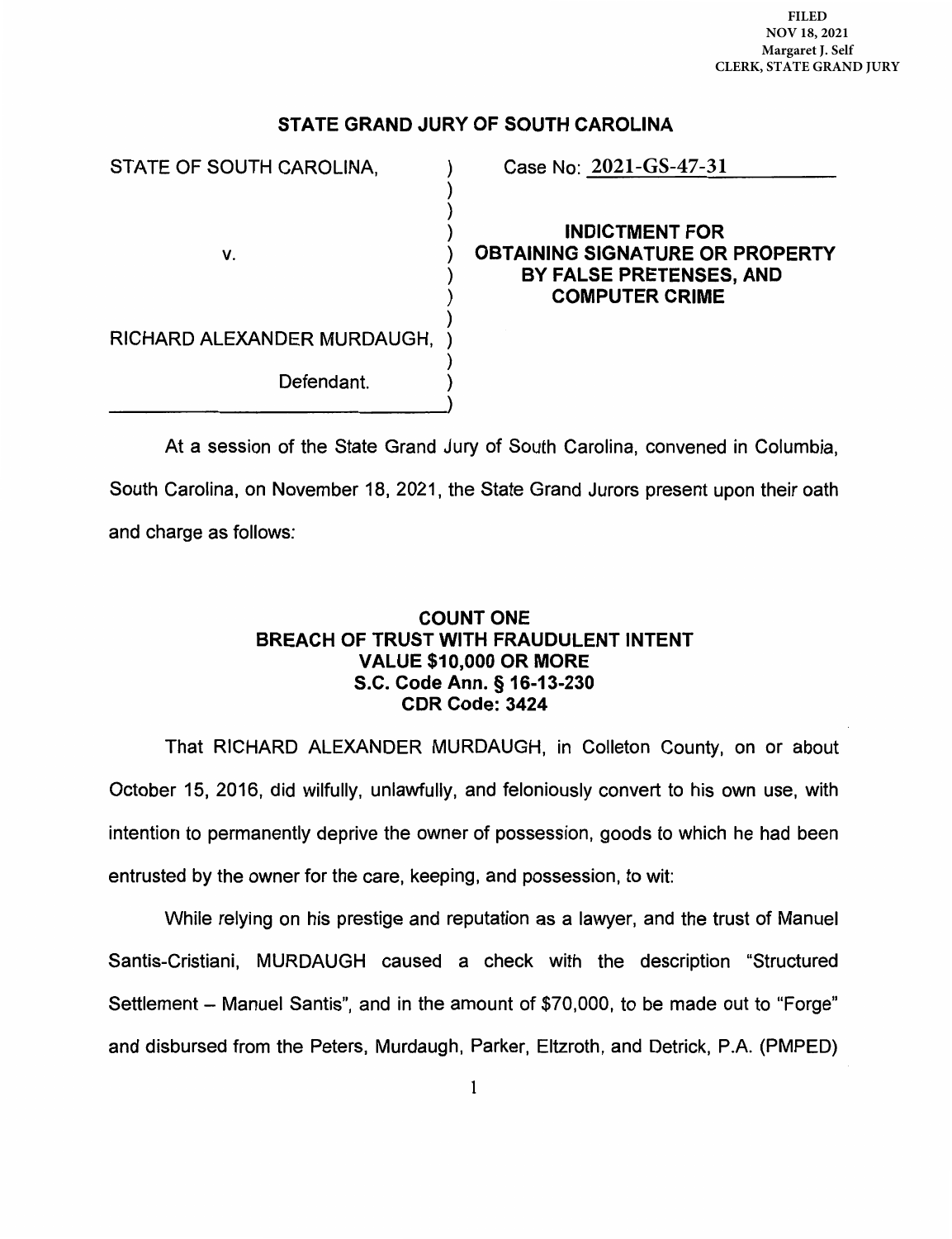Client Trust Account. Forge Consulting, LLC, is <sup>a</sup> legitimate company often used by South Carolina lawyers to facilitate structured settlements. However, MURDAUGH then deposited the  $$70,000$  trust account check  $-$  which was supposed to be compensation to Manuel Santis-Cristiani for his injuries -- into a bank account he had created under the name "Richard <sup>A</sup> Murdaugh Sole Prop DBA Forge". MURDAUGH had created this bank account for the purpose of misappropriating funds belonging to others with the illusion that the money was being paid to the legitimate company Forge Consulting, LLC. Instead of compensating Santis-Cristiani, MURDAUGH instead breached Santis-Cristiani's trust and converted the money to his own personal use, for expenses including but not limited to credit card bills, cash, and checks written to himself and associates.

All in violation of section 16-13-230 of the South Carolina Code of Laws, and such conduct involving <sup>a</sup> violation of the South Carolina Anti-Money Laundering Act, or <sup>a</sup> crime related to <sup>a</sup> violation of the Anti-Money Laundering Act, and such conduct also involving <sup>a</sup> crime involving computer crimes, or <sup>a</sup> conspiracy or solicitation to commit <sup>a</sup> crime involving computer crimes, and such conduct having not been authorized by law.

Against the peace and dignity of this State and contrary to the law in such case made and provided.

2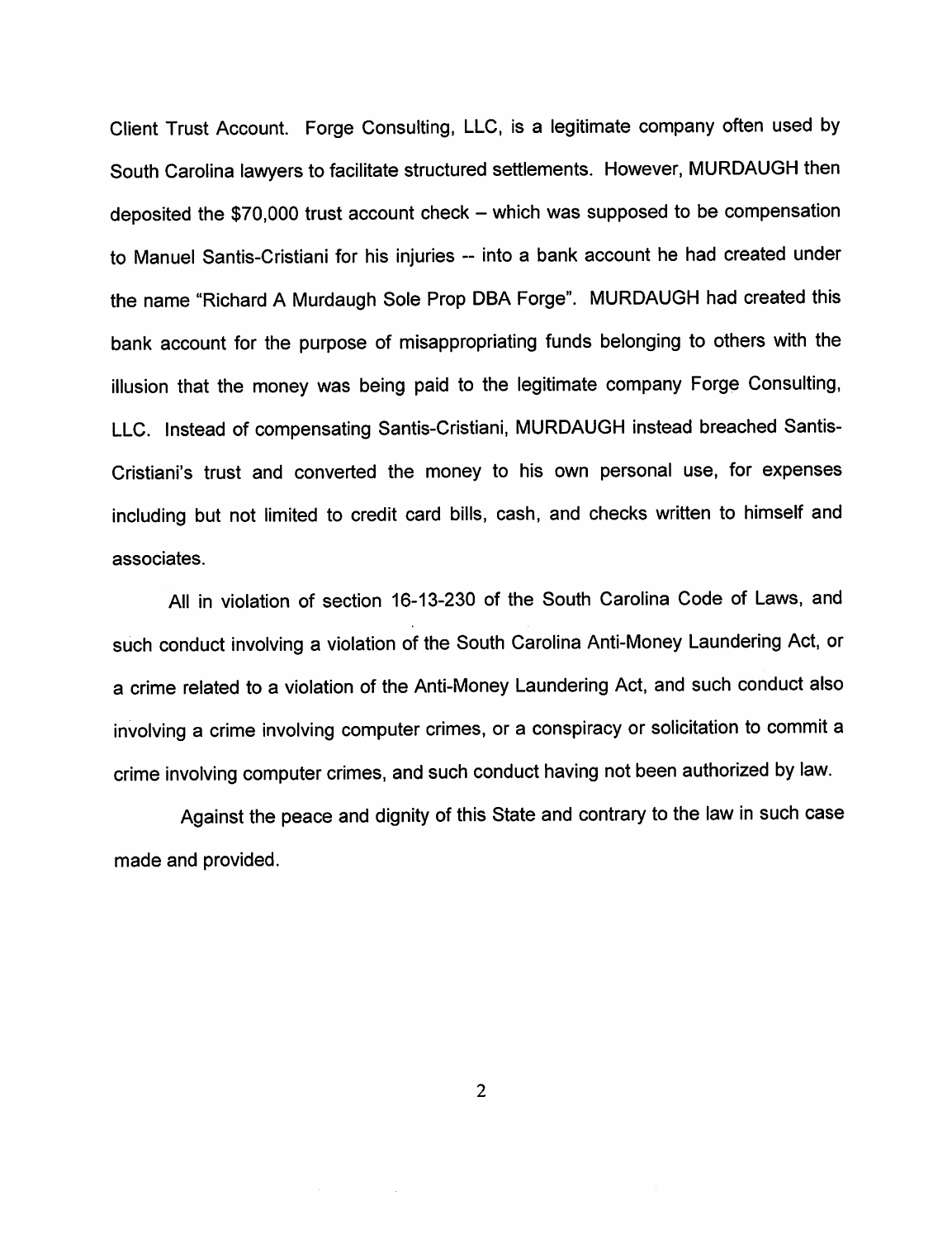## COUNT TWO COMPUTER CRIME VALUE MORE THAN \$10,000 S.C. Code Ann. §16-16-20 CDR Code: 3110

That RICHARD ALEXANDER MURDAUGH, In Colleton County, between on or about August 11, <sup>2016</sup> and on or about September 7, 2016, did wilfully, knowingly, maliciously, and without authorization and for an unauthorized purpose, directly or indirectly access or cause to be accessed <sup>a</sup> computer, computer system, or computer network for the purpose of: devising or executing <sup>a</sup> scheme or artifice to defraud; obtaining money, property, or services by means of false or fraudulent pretenses, representations, promises; and committing any crime; to wit:

MURDAUGH created <sup>a</sup> bank account under the name "Richard A Murdaugh Sole Prop DBA Forge". He created this account for the purpose of misappropriating funds belonging to others with the illusion that the money was being paid to the legitimate settlement planning company Forge Consulting, LLC. MURDAUGH caused <sup>a</sup> \$70,000 settlement disbursement check representing proceeds intended for the benefit of Manuel Santis-Cristiani to be made out to "Forge". He then deposited the check into the Forge account under his control, and then conducted online banking transfers to convert settlement proceeds to his own personal use, which defrauded Manuel Santis-Cristiani and laundered the proceeds. These transactions exceeded \$10,000.

All in violation of section 16-16-20 of the South Carolina Code of Laws, and such conduct involving <sup>a</sup> violation of the South Carolina Anti-Money Laundering Act, or <sup>a</sup> crime related to <sup>a</sup> violation of the Anti-Money Laundering Act, and such conduct also

3